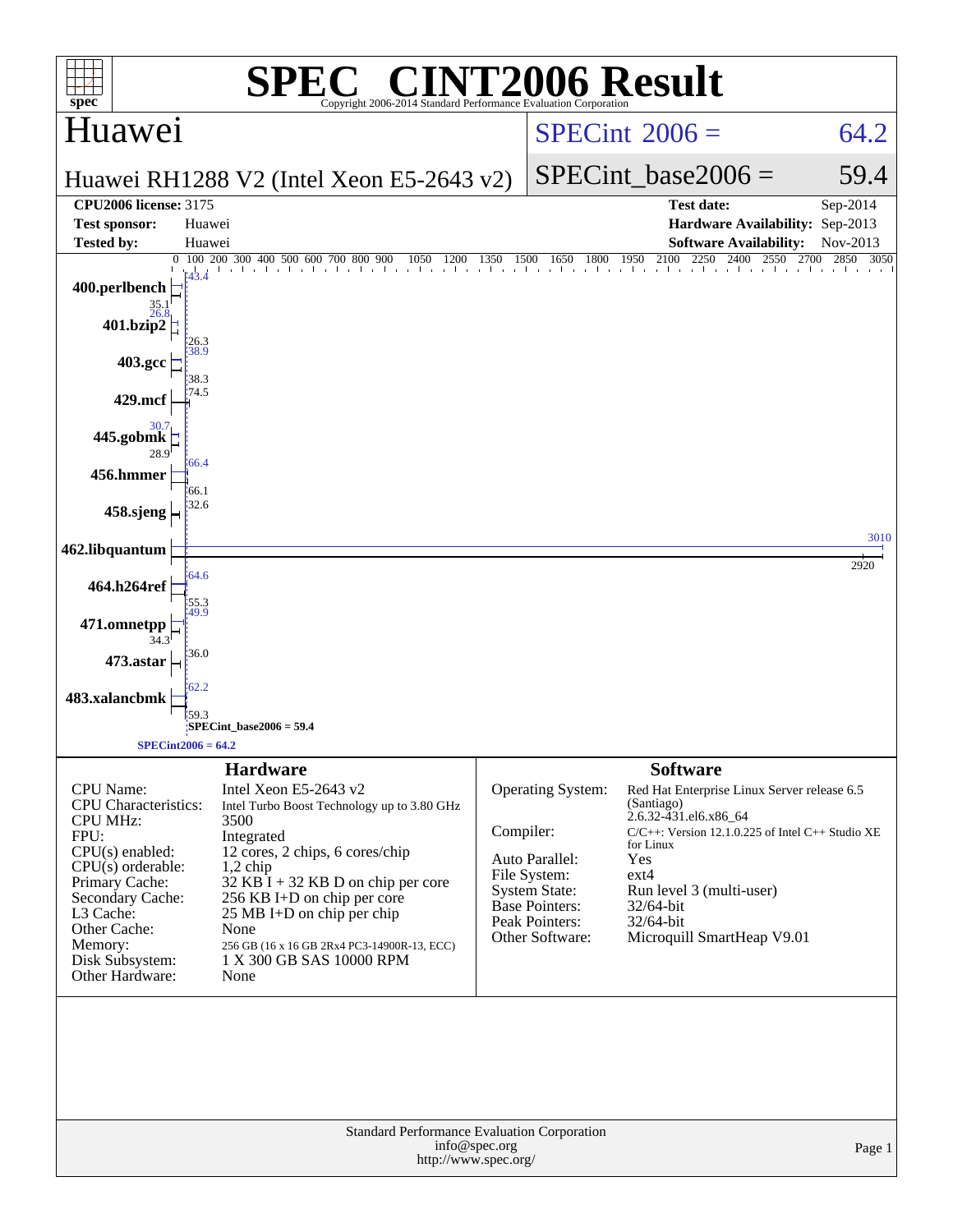

# **[SPEC CINT2006 Result](http://www.spec.org/auto/cpu2006/Docs/result-fields.html#SPECCINT2006Result)**

#### Huawei

#### $SPECint2006 = 64.2$  $SPECint2006 = 64.2$

Huawei RH1288 V2 (Intel Xeon E5-2643 v2)

SPECint base2006 =  $59.4$ 

**[CPU2006 license:](http://www.spec.org/auto/cpu2006/Docs/result-fields.html#CPU2006license)** 3175 **[Test date:](http://www.spec.org/auto/cpu2006/Docs/result-fields.html#Testdate)** Sep-2014

**[Test sponsor:](http://www.spec.org/auto/cpu2006/Docs/result-fields.html#Testsponsor)** Huawei **[Hardware Availability:](http://www.spec.org/auto/cpu2006/Docs/result-fields.html#HardwareAvailability)** Sep-2013 **[Tested by:](http://www.spec.org/auto/cpu2006/Docs/result-fields.html#Testedby)** Huawei **[Software Availability:](http://www.spec.org/auto/cpu2006/Docs/result-fields.html#SoftwareAvailability)** Nov-2013

#### **[Results Table](http://www.spec.org/auto/cpu2006/Docs/result-fields.html#ResultsTable)**

|                                                                                | <b>Base</b>                 |       |                |                 |                |       | <b>Peak</b>                                 |              |                |              |                |              |
|--------------------------------------------------------------------------------|-----------------------------|-------|----------------|-----------------|----------------|-------|---------------------------------------------|--------------|----------------|--------------|----------------|--------------|
| <b>Benchmark</b>                                                               | <b>Seconds</b>              | Ratio | <b>Seconds</b> | Ratio           | <b>Seconds</b> | Ratio | <b>Seconds</b>                              | <b>Ratio</b> | <b>Seconds</b> | <b>Ratio</b> | <b>Seconds</b> | <b>Ratio</b> |
| $ 400.\text{perlbench}$                                                        | 279                         | 35.1  | 279            | <u>35.1</u>     | 279            | 35.1  | 225                                         | 43.4         | 225            | 43.4         | 228            | 42.8         |
| 401.bzip2                                                                      | 367                         | 26.3  | 367            | 26.3            | 367            | 26.3  | 359                                         | 26.9         | 360            | 26.8         | 360            | 26.8         |
| $403.\mathrm{gcc}$                                                             | 210                         | 38.3  | 210            | 38.4            | 210            | 38.3  | 207                                         | 38.9         | 207            | 38.9         | 207            | 38.9         |
| $429$ mcf                                                                      | 122                         | 75.0  | 122            | 74.5            | 123            | 74.2  | 122                                         | 75.0         | <u>122</u>     | 74.5         | 123            | 74.2         |
| $445$ .gobmk                                                                   | 363                         | 28.9  | 363            | 28.9            | 364            | 28.8  | 341                                         | 30.7         | 341            | 30.7         | 341            | 30.7         |
| $456.$ hmmer                                                                   | 141                         | 66.2  | 141            | 66.1            | 141            | 66.1  | 141                                         | 66.4         | 140            | 66.4         | 141            | 66.3         |
| $458$ .sjeng                                                                   | 371                         | 32.6  | 371            | 32.6            | 371            | 32.6  | 371                                         | 32.6         | 371            | 32.6         | 371            | 32.6         |
|                                                                                | 7.09                        | 2920  | 6.89           | 3010            | 7.09           | 2920  | 6.89                                        | 3010         | 6.89           | 3010         | 6.89           | 3010         |
|                                                                                | 401                         | 55.2  | 400            | 55.4            | 400            | 55.3  | 342                                         | 64.7         | 343            | 64.6         | 343            | 64.6         |
|                                                                                | 182                         | 34.3  | 181            | 34.4            | 182            | 34.3  | 125                                         | 49.9         | 125            | 49.9         | 125            | 49.9         |
|                                                                                | 195                         | 35.9  | 195            | 36.0            | 194            | 36.1  | 195                                         | 35.9         | 195            | <b>36.0</b>  | 194            | 36.1         |
|                                                                                | 116                         | 59.5  | 116            | 59.3            | 117            | 59.2  | 111                                         | 62.2         | 111            | 62.          | 111            | 62.2         |
| 462.libquantum<br>464.h264ref<br>471.omnetpp<br>$473$ . astar<br>483.xalancbmk | $\mathbf{D}$ . $\mathbf{L}$ | 2.111 |                | 1.3.1.<br>$-41$ |                |       | $D$ and $L$ and $L$ and $L$ and $L$ and $L$ |              | $\mathbf{1}$ . |              |                |              |

Results appear in the [order in which they were run.](http://www.spec.org/auto/cpu2006/Docs/result-fields.html#RunOrder) Bold underlined text [indicates a median measurement.](http://www.spec.org/auto/cpu2006/Docs/result-fields.html#Median)

#### **[Operating System Notes](http://www.spec.org/auto/cpu2006/Docs/result-fields.html#OperatingSystemNotes)**

Stack size set to unlimited using "ulimit -s unlimited"

#### **[Platform Notes](http://www.spec.org/auto/cpu2006/Docs/result-fields.html#PlatformNotes)**

Standard Performance Evaluation Corporation Sysinfo program /spec/config/sysinfo.rev6800 \$Rev: 6800 \$ \$Date:: 2011-10-11 #\$ 6f2ebdff5032aaa42e583f96b07f99d3 running on localhost.localdomain Wed Sep 3 04:31:35 2014 This section contains SUT (System Under Test) info as seen by some common utilities. To remove or add to this section, see: <http://www.spec.org/cpu2006/Docs/config.html#sysinfo> From /proc/cpuinfo model name : Intel(R) Xeon(R) CPU E5-2643 v2 @ 3.50GHz 2 "physical id"s (chips) 12 "processors" cores, siblings (Caution: counting these is hw and system dependent. The following excerpts from /proc/cpuinfo might not be reliable. Use with caution.) cpu cores : 6 siblings : 6 physical 0: cores 2 3 4 8 9 10 physical 1: cores 2 3 4 8 9 10 cache size : 25600 KB From /proc/meminfo<br>MemTotal: 264480104 kB Continued on next page

[info@spec.org](mailto:info@spec.org) <http://www.spec.org/>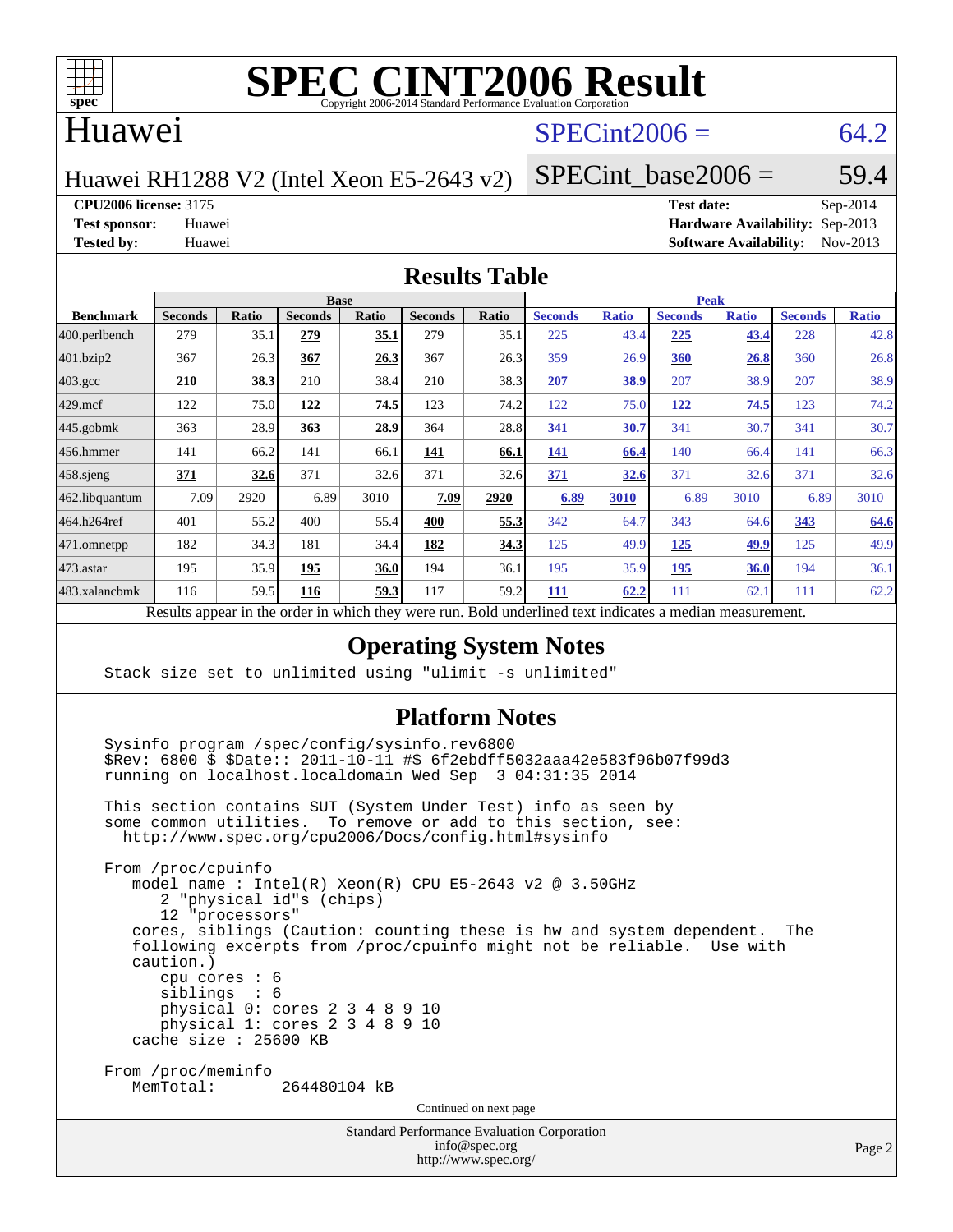| <b>SPEC CINT2006 Result</b><br>spec <sup>®</sup><br>Copyright 2006-2014 Standard Performance Evaluation Corporation                                                                                                                                                            |                                                                                                               |  |  |  |  |  |  |  |  |
|--------------------------------------------------------------------------------------------------------------------------------------------------------------------------------------------------------------------------------------------------------------------------------|---------------------------------------------------------------------------------------------------------------|--|--|--|--|--|--|--|--|
| Huawei                                                                                                                                                                                                                                                                         | $SPECint2006 =$<br>64.2                                                                                       |  |  |  |  |  |  |  |  |
| Huawei RH1288 V2 (Intel Xeon E5-2643 v2)                                                                                                                                                                                                                                       | $SPECint\_base2006 =$<br>59.4                                                                                 |  |  |  |  |  |  |  |  |
| <b>CPU2006 license: 3175</b><br><b>Test sponsor:</b><br>Huawei<br><b>Tested by:</b><br>Huawei                                                                                                                                                                                  | <b>Test date:</b><br>Sep-2014<br>Hardware Availability: Sep-2013<br><b>Software Availability:</b><br>Nov-2013 |  |  |  |  |  |  |  |  |
| <b>Platform Notes (Continued)</b>                                                                                                                                                                                                                                              |                                                                                                               |  |  |  |  |  |  |  |  |
| HugePages_Total:<br>0<br>2048 kB<br>Hugepagesize:                                                                                                                                                                                                                              |                                                                                                               |  |  |  |  |  |  |  |  |
| /usr/bin/lsb release -d<br>Red Hat Enterprise Linux Server release 6.5 (Santiago)                                                                                                                                                                                              |                                                                                                               |  |  |  |  |  |  |  |  |
| From /etc/*release* /etc/*version*<br>redhat-release: Red Hat Enterprise Linux Server release 6.5 (Santiago)<br>system-release: Red Hat Enterprise Linux Server release 6.5 (Santiago)<br>system-release-cpe: cpe:/o:redhat:enterprise_linux:6server:ga:server<br>$uname -a$ : |                                                                                                               |  |  |  |  |  |  |  |  |
| Linux localhost.localdomain 2.6.32-431.el6.x86_64 #1 SMP Sun Nov 10 22:19:54<br>EST 2013 x86_64 x86_64 x86_64 GNU/Linux                                                                                                                                                        |                                                                                                               |  |  |  |  |  |  |  |  |
| run-level 3 Sep 2 18:50                                                                                                                                                                                                                                                        |                                                                                                               |  |  |  |  |  |  |  |  |
| SPEC is set to: /spec<br>Filesystem<br>Size Used Avail Use% Mounted on<br>Type<br>265G<br>19G 233G<br>/dev/sda2<br>ext4<br>$8\frac{6}{6}$ /                                                                                                                                    |                                                                                                               |  |  |  |  |  |  |  |  |
| Additional information from dmidecode:<br>Memory:<br>16x Micron 36JSF2G72PZ-1G9E1 16 GB 1866 MHz 2 rank                                                                                                                                                                        |                                                                                                               |  |  |  |  |  |  |  |  |
| (End of data from sysinfo program)                                                                                                                                                                                                                                             |                                                                                                               |  |  |  |  |  |  |  |  |
| <b>General Notes</b><br>Environment variables set by runspec before the start of the run:<br>KMP_AFFINITY = "granularity=fine, compact, $0,1$ "<br>$LD_LIBRARY_PATH = "/gpec/libs/32://spec/libs/64"$<br>OMP_NUM_THREADS = "12"                                                |                                                                                                               |  |  |  |  |  |  |  |  |

 Binaries compiled on a system with 2 x Xeon X5645 CPU + 16GB memory using RHEL 6.1 Transparent Huge Pages enabled with: echo always > /sys/kernel/mm/redhat\_transparent\_hugepage/enabled

# **[Base Compiler Invocation](http://www.spec.org/auto/cpu2006/Docs/result-fields.html#BaseCompilerInvocation)**

[C benchmarks](http://www.spec.org/auto/cpu2006/Docs/result-fields.html#Cbenchmarks): [icc -m64](http://www.spec.org/cpu2006/results/res2014q3/cpu2006-20140902-31142.flags.html#user_CCbase_intel_icc_64bit_f346026e86af2a669e726fe758c88044)

[C++ benchmarks:](http://www.spec.org/auto/cpu2006/Docs/result-fields.html#CXXbenchmarks) [icpc -m64](http://www.spec.org/cpu2006/results/res2014q3/cpu2006-20140902-31142.flags.html#user_CXXbase_intel_icpc_64bit_fc66a5337ce925472a5c54ad6a0de310)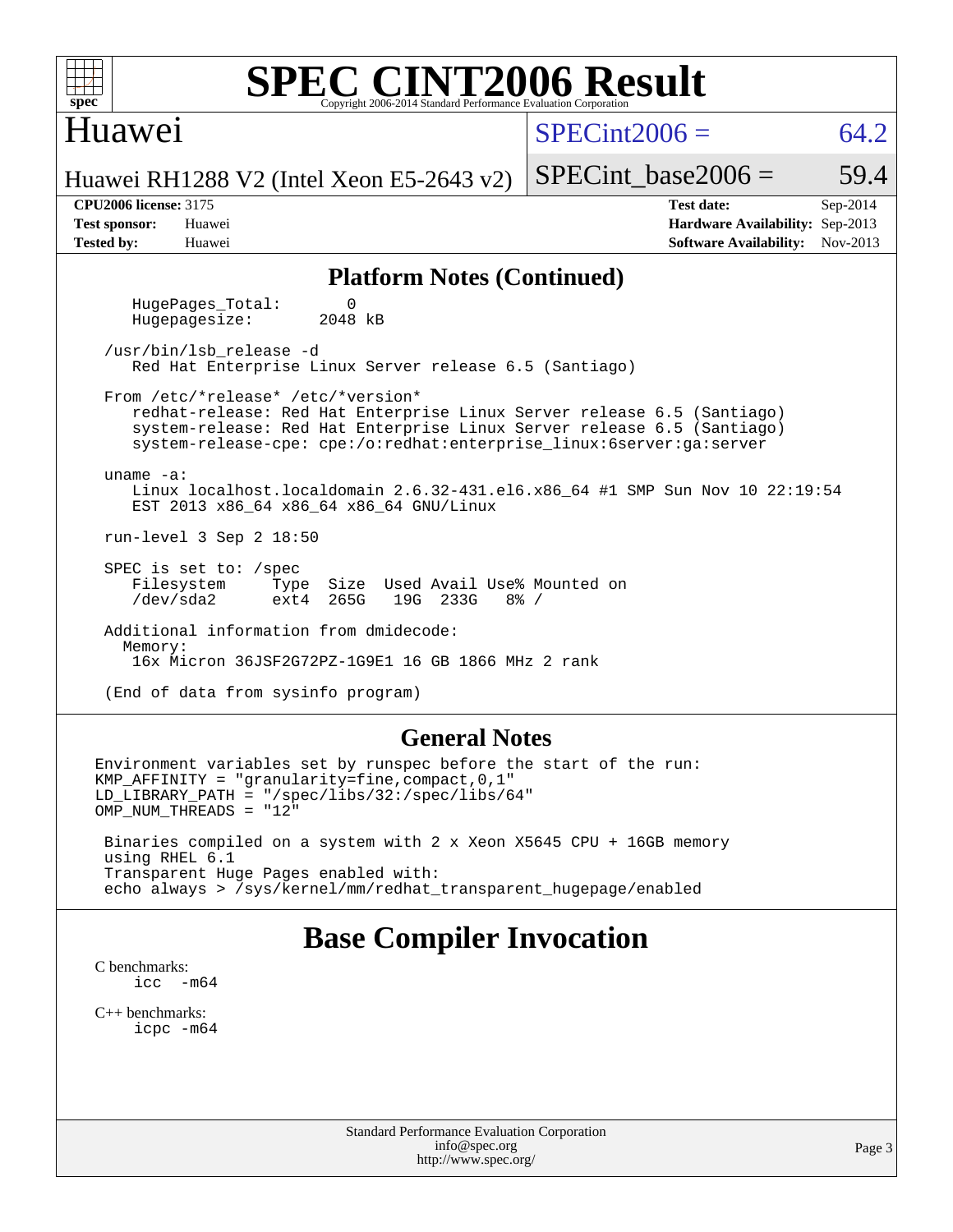

# **[SPEC CINT2006 Result](http://www.spec.org/auto/cpu2006/Docs/result-fields.html#SPECCINT2006Result)**

#### Huawei

 $SPECint2006 = 64.2$  $SPECint2006 = 64.2$ 

Huawei RH1288 V2 (Intel Xeon E5-2643 v2)

SPECint base2006 =  $59.4$ 

**[CPU2006 license:](http://www.spec.org/auto/cpu2006/Docs/result-fields.html#CPU2006license)** 3175 **[Test date:](http://www.spec.org/auto/cpu2006/Docs/result-fields.html#Testdate)** Sep-2014 **[Test sponsor:](http://www.spec.org/auto/cpu2006/Docs/result-fields.html#Testsponsor)** Huawei **[Hardware Availability:](http://www.spec.org/auto/cpu2006/Docs/result-fields.html#HardwareAvailability)** Sep-2013 **[Tested by:](http://www.spec.org/auto/cpu2006/Docs/result-fields.html#Testedby)** Huawei **[Software Availability:](http://www.spec.org/auto/cpu2006/Docs/result-fields.html#SoftwareAvailability)** Nov-2013

#### **[Base Portability Flags](http://www.spec.org/auto/cpu2006/Docs/result-fields.html#BasePortabilityFlags)**

 400.perlbench: [-DSPEC\\_CPU\\_LP64](http://www.spec.org/cpu2006/results/res2014q3/cpu2006-20140902-31142.flags.html#b400.perlbench_basePORTABILITY_DSPEC_CPU_LP64) [-DSPEC\\_CPU\\_LINUX\\_X64](http://www.spec.org/cpu2006/results/res2014q3/cpu2006-20140902-31142.flags.html#b400.perlbench_baseCPORTABILITY_DSPEC_CPU_LINUX_X64) 401.bzip2: [-DSPEC\\_CPU\\_LP64](http://www.spec.org/cpu2006/results/res2014q3/cpu2006-20140902-31142.flags.html#suite_basePORTABILITY401_bzip2_DSPEC_CPU_LP64) 403.gcc: [-DSPEC\\_CPU\\_LP64](http://www.spec.org/cpu2006/results/res2014q3/cpu2006-20140902-31142.flags.html#suite_basePORTABILITY403_gcc_DSPEC_CPU_LP64) 429.mcf: [-DSPEC\\_CPU\\_LP64](http://www.spec.org/cpu2006/results/res2014q3/cpu2006-20140902-31142.flags.html#suite_basePORTABILITY429_mcf_DSPEC_CPU_LP64) 445.gobmk: [-DSPEC\\_CPU\\_LP64](http://www.spec.org/cpu2006/results/res2014q3/cpu2006-20140902-31142.flags.html#suite_basePORTABILITY445_gobmk_DSPEC_CPU_LP64) 456.hmmer: [-DSPEC\\_CPU\\_LP64](http://www.spec.org/cpu2006/results/res2014q3/cpu2006-20140902-31142.flags.html#suite_basePORTABILITY456_hmmer_DSPEC_CPU_LP64) 458.sjeng: [-DSPEC\\_CPU\\_LP64](http://www.spec.org/cpu2006/results/res2014q3/cpu2006-20140902-31142.flags.html#suite_basePORTABILITY458_sjeng_DSPEC_CPU_LP64) 462.libquantum: [-DSPEC\\_CPU\\_LP64](http://www.spec.org/cpu2006/results/res2014q3/cpu2006-20140902-31142.flags.html#suite_basePORTABILITY462_libquantum_DSPEC_CPU_LP64) [-DSPEC\\_CPU\\_LINUX](http://www.spec.org/cpu2006/results/res2014q3/cpu2006-20140902-31142.flags.html#b462.libquantum_baseCPORTABILITY_DSPEC_CPU_LINUX) 464.h264ref: [-DSPEC\\_CPU\\_LP64](http://www.spec.org/cpu2006/results/res2014q3/cpu2006-20140902-31142.flags.html#suite_basePORTABILITY464_h264ref_DSPEC_CPU_LP64) 471.omnetpp: [-DSPEC\\_CPU\\_LP64](http://www.spec.org/cpu2006/results/res2014q3/cpu2006-20140902-31142.flags.html#suite_basePORTABILITY471_omnetpp_DSPEC_CPU_LP64) 473.astar: [-DSPEC\\_CPU\\_LP64](http://www.spec.org/cpu2006/results/res2014q3/cpu2006-20140902-31142.flags.html#suite_basePORTABILITY473_astar_DSPEC_CPU_LP64) 483.xalancbmk: [-DSPEC\\_CPU\\_LP64](http://www.spec.org/cpu2006/results/res2014q3/cpu2006-20140902-31142.flags.html#suite_basePORTABILITY483_xalancbmk_DSPEC_CPU_LP64) [-DSPEC\\_CPU\\_LINUX](http://www.spec.org/cpu2006/results/res2014q3/cpu2006-20140902-31142.flags.html#b483.xalancbmk_baseCXXPORTABILITY_DSPEC_CPU_LINUX)

#### **[Base Optimization Flags](http://www.spec.org/auto/cpu2006/Docs/result-fields.html#BaseOptimizationFlags)**

[C benchmarks](http://www.spec.org/auto/cpu2006/Docs/result-fields.html#Cbenchmarks):

[-xSSE4.2](http://www.spec.org/cpu2006/results/res2014q3/cpu2006-20140902-31142.flags.html#user_CCbase_f-xSSE42_f91528193cf0b216347adb8b939d4107) [-ipo](http://www.spec.org/cpu2006/results/res2014q3/cpu2006-20140902-31142.flags.html#user_CCbase_f-ipo) [-O3](http://www.spec.org/cpu2006/results/res2014q3/cpu2006-20140902-31142.flags.html#user_CCbase_f-O3) [-no-prec-div](http://www.spec.org/cpu2006/results/res2014q3/cpu2006-20140902-31142.flags.html#user_CCbase_f-no-prec-div) [-parallel](http://www.spec.org/cpu2006/results/res2014q3/cpu2006-20140902-31142.flags.html#user_CCbase_f-parallel) [-opt-prefetch](http://www.spec.org/cpu2006/results/res2014q3/cpu2006-20140902-31142.flags.html#user_CCbase_f-opt-prefetch) [-auto-p32](http://www.spec.org/cpu2006/results/res2014q3/cpu2006-20140902-31142.flags.html#user_CCbase_f-auto-p32)

[C++ benchmarks:](http://www.spec.org/auto/cpu2006/Docs/result-fields.html#CXXbenchmarks)

[-xSSE4.2](http://www.spec.org/cpu2006/results/res2014q3/cpu2006-20140902-31142.flags.html#user_CXXbase_f-xSSE42_f91528193cf0b216347adb8b939d4107) [-ipo](http://www.spec.org/cpu2006/results/res2014q3/cpu2006-20140902-31142.flags.html#user_CXXbase_f-ipo) [-O3](http://www.spec.org/cpu2006/results/res2014q3/cpu2006-20140902-31142.flags.html#user_CXXbase_f-O3) [-no-prec-div](http://www.spec.org/cpu2006/results/res2014q3/cpu2006-20140902-31142.flags.html#user_CXXbase_f-no-prec-div) [-opt-prefetch](http://www.spec.org/cpu2006/results/res2014q3/cpu2006-20140902-31142.flags.html#user_CXXbase_f-opt-prefetch) [-auto-p32](http://www.spec.org/cpu2006/results/res2014q3/cpu2006-20140902-31142.flags.html#user_CXXbase_f-auto-p32) [-Wl,-z,muldefs](http://www.spec.org/cpu2006/results/res2014q3/cpu2006-20140902-31142.flags.html#user_CXXbase_link_force_multiple1_74079c344b956b9658436fd1b6dd3a8a) [-L/smartheap -lsmartheap64](http://www.spec.org/cpu2006/results/res2014q3/cpu2006-20140902-31142.flags.html#user_CXXbase_SmartHeap64_5e654037dadeae1fe403ab4b4466e60b)

#### **[Base Other Flags](http://www.spec.org/auto/cpu2006/Docs/result-fields.html#BaseOtherFlags)**

[C benchmarks](http://www.spec.org/auto/cpu2006/Docs/result-fields.html#Cbenchmarks):

403.gcc: [-Dalloca=\\_alloca](http://www.spec.org/cpu2006/results/res2014q3/cpu2006-20140902-31142.flags.html#b403.gcc_baseEXTRA_CFLAGS_Dalloca_be3056838c12de2578596ca5467af7f3)

## **[Peak Compiler Invocation](http://www.spec.org/auto/cpu2006/Docs/result-fields.html#PeakCompilerInvocation)**

[C benchmarks \(except as noted below\)](http://www.spec.org/auto/cpu2006/Docs/result-fields.html#Cbenchmarksexceptasnotedbelow):

[icc -m64](http://www.spec.org/cpu2006/results/res2014q3/cpu2006-20140902-31142.flags.html#user_CCpeak_intel_icc_64bit_f346026e86af2a669e726fe758c88044)

400.perlbench: [icc -m32](http://www.spec.org/cpu2006/results/res2014q3/cpu2006-20140902-31142.flags.html#user_peakCCLD400_perlbench_intel_icc_a6a621f8d50482236b970c6ac5f55f93)

445.gobmk: [icc -m32](http://www.spec.org/cpu2006/results/res2014q3/cpu2006-20140902-31142.flags.html#user_peakCCLD445_gobmk_intel_icc_a6a621f8d50482236b970c6ac5f55f93)

464.h264ref: [icc -m32](http://www.spec.org/cpu2006/results/res2014q3/cpu2006-20140902-31142.flags.html#user_peakCCLD464_h264ref_intel_icc_a6a621f8d50482236b970c6ac5f55f93)

[C++ benchmarks \(except as noted below\):](http://www.spec.org/auto/cpu2006/Docs/result-fields.html#CXXbenchmarksexceptasnotedbelow) [icpc -m32](http://www.spec.org/cpu2006/results/res2014q3/cpu2006-20140902-31142.flags.html#user_CXXpeak_intel_icpc_4e5a5ef1a53fd332b3c49e69c3330699)

473.astar: [icpc -m64](http://www.spec.org/cpu2006/results/res2014q3/cpu2006-20140902-31142.flags.html#user_peakCXXLD473_astar_intel_icpc_64bit_fc66a5337ce925472a5c54ad6a0de310)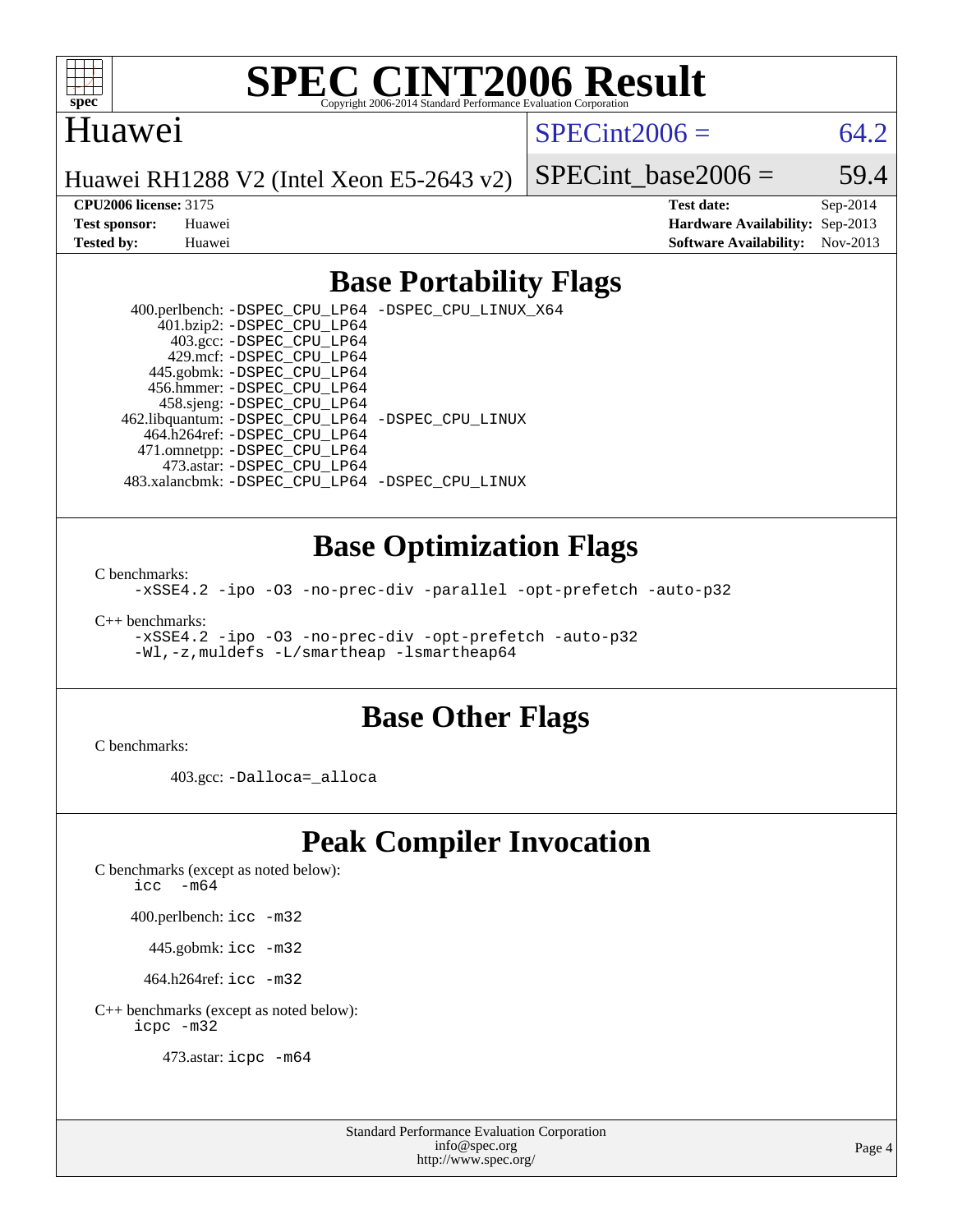

#### **[SPEC CINT2006 Result](http://www.spec.org/auto/cpu2006/Docs/result-fields.html#SPECCINT2006Result)** Copyright 2006-2014 Standard Performance Evaluation C

### Huawei

 $SPECint2006 = 64.2$  $SPECint2006 = 64.2$ 

Huawei RH1288 V2 (Intel Xeon E5-2643 v2)

SPECint base2006 =  $59.4$ 

**[CPU2006 license:](http://www.spec.org/auto/cpu2006/Docs/result-fields.html#CPU2006license)** 3175 **[Test date:](http://www.spec.org/auto/cpu2006/Docs/result-fields.html#Testdate)** Sep-2014 **[Test sponsor:](http://www.spec.org/auto/cpu2006/Docs/result-fields.html#Testsponsor)** Huawei **[Hardware Availability:](http://www.spec.org/auto/cpu2006/Docs/result-fields.html#HardwareAvailability)** Sep-2013 **[Tested by:](http://www.spec.org/auto/cpu2006/Docs/result-fields.html#Testedby)** Huawei **[Software Availability:](http://www.spec.org/auto/cpu2006/Docs/result-fields.html#SoftwareAvailability)** Nov-2013

### **[Peak Portability Flags](http://www.spec.org/auto/cpu2006/Docs/result-fields.html#PeakPortabilityFlags)**

 400.perlbench: [-DSPEC\\_CPU\\_LINUX\\_IA32](http://www.spec.org/cpu2006/results/res2014q3/cpu2006-20140902-31142.flags.html#b400.perlbench_peakCPORTABILITY_DSPEC_CPU_LINUX_IA32) 401.bzip2: [-DSPEC\\_CPU\\_LP64](http://www.spec.org/cpu2006/results/res2014q3/cpu2006-20140902-31142.flags.html#suite_peakPORTABILITY401_bzip2_DSPEC_CPU_LP64) 403.gcc: [-DSPEC\\_CPU\\_LP64](http://www.spec.org/cpu2006/results/res2014q3/cpu2006-20140902-31142.flags.html#suite_peakPORTABILITY403_gcc_DSPEC_CPU_LP64) 429.mcf: [-DSPEC\\_CPU\\_LP64](http://www.spec.org/cpu2006/results/res2014q3/cpu2006-20140902-31142.flags.html#suite_peakPORTABILITY429_mcf_DSPEC_CPU_LP64) 456.hmmer: [-DSPEC\\_CPU\\_LP64](http://www.spec.org/cpu2006/results/res2014q3/cpu2006-20140902-31142.flags.html#suite_peakPORTABILITY456_hmmer_DSPEC_CPU_LP64) 458.sjeng: [-DSPEC\\_CPU\\_LP64](http://www.spec.org/cpu2006/results/res2014q3/cpu2006-20140902-31142.flags.html#suite_peakPORTABILITY458_sjeng_DSPEC_CPU_LP64) 462.libquantum: [-DSPEC\\_CPU\\_LP64](http://www.spec.org/cpu2006/results/res2014q3/cpu2006-20140902-31142.flags.html#suite_peakPORTABILITY462_libquantum_DSPEC_CPU_LP64) [-DSPEC\\_CPU\\_LINUX](http://www.spec.org/cpu2006/results/res2014q3/cpu2006-20140902-31142.flags.html#b462.libquantum_peakCPORTABILITY_DSPEC_CPU_LINUX) 473.astar: [-DSPEC\\_CPU\\_LP64](http://www.spec.org/cpu2006/results/res2014q3/cpu2006-20140902-31142.flags.html#suite_peakPORTABILITY473_astar_DSPEC_CPU_LP64) 483.xalancbmk: [-DSPEC\\_CPU\\_LINUX](http://www.spec.org/cpu2006/results/res2014q3/cpu2006-20140902-31142.flags.html#b483.xalancbmk_peakCXXPORTABILITY_DSPEC_CPU_LINUX)

## **[Peak Optimization Flags](http://www.spec.org/auto/cpu2006/Docs/result-fields.html#PeakOptimizationFlags)**

[C benchmarks](http://www.spec.org/auto/cpu2006/Docs/result-fields.html#Cbenchmarks):

 400.perlbench: [-xSSE4.2](http://www.spec.org/cpu2006/results/res2014q3/cpu2006-20140902-31142.flags.html#user_peakPASS2_CFLAGSPASS2_LDCFLAGS400_perlbench_f-xSSE42_f91528193cf0b216347adb8b939d4107)(pass 2) [-prof-gen](http://www.spec.org/cpu2006/results/res2014q3/cpu2006-20140902-31142.flags.html#user_peakPASS1_CFLAGSPASS1_LDCFLAGS400_perlbench_prof_gen_e43856698f6ca7b7e442dfd80e94a8fc)(pass 1) [-ipo](http://www.spec.org/cpu2006/results/res2014q3/cpu2006-20140902-31142.flags.html#user_peakPASS2_CFLAGSPASS2_LDCFLAGS400_perlbench_f-ipo)(pass 2) [-O3](http://www.spec.org/cpu2006/results/res2014q3/cpu2006-20140902-31142.flags.html#user_peakPASS2_CFLAGSPASS2_LDCFLAGS400_perlbench_f-O3)(pass 2) [-no-prec-div](http://www.spec.org/cpu2006/results/res2014q3/cpu2006-20140902-31142.flags.html#user_peakPASS2_CFLAGSPASS2_LDCFLAGS400_perlbench_f-no-prec-div)(pass 2) [-prof-use](http://www.spec.org/cpu2006/results/res2014q3/cpu2006-20140902-31142.flags.html#user_peakPASS2_CFLAGSPASS2_LDCFLAGS400_perlbench_prof_use_bccf7792157ff70d64e32fe3e1250b55)(pass 2) [-opt-prefetch](http://www.spec.org/cpu2006/results/res2014q3/cpu2006-20140902-31142.flags.html#user_peakCOPTIMIZE400_perlbench_f-opt-prefetch) [-ansi-alias](http://www.spec.org/cpu2006/results/res2014q3/cpu2006-20140902-31142.flags.html#user_peakCOPTIMIZE400_perlbench_f-ansi-alias) 401.bzip2: [-xSSE4.2](http://www.spec.org/cpu2006/results/res2014q3/cpu2006-20140902-31142.flags.html#user_peakPASS2_CFLAGSPASS2_LDCFLAGS401_bzip2_f-xSSE42_f91528193cf0b216347adb8b939d4107)(pass 2) [-prof-gen](http://www.spec.org/cpu2006/results/res2014q3/cpu2006-20140902-31142.flags.html#user_peakPASS1_CFLAGSPASS1_LDCFLAGS401_bzip2_prof_gen_e43856698f6ca7b7e442dfd80e94a8fc)(pass 1) [-ipo](http://www.spec.org/cpu2006/results/res2014q3/cpu2006-20140902-31142.flags.html#user_peakPASS2_CFLAGSPASS2_LDCFLAGS401_bzip2_f-ipo)(pass 2) [-O3](http://www.spec.org/cpu2006/results/res2014q3/cpu2006-20140902-31142.flags.html#user_peakPASS2_CFLAGSPASS2_LDCFLAGS401_bzip2_f-O3)(pass 2) [-no-prec-div](http://www.spec.org/cpu2006/results/res2014q3/cpu2006-20140902-31142.flags.html#user_peakCOPTIMIZEPASS2_CFLAGSPASS2_LDCFLAGS401_bzip2_f-no-prec-div) [-prof-use](http://www.spec.org/cpu2006/results/res2014q3/cpu2006-20140902-31142.flags.html#user_peakPASS2_CFLAGSPASS2_LDCFLAGS401_bzip2_prof_use_bccf7792157ff70d64e32fe3e1250b55)(pass 2) [-auto-ilp32](http://www.spec.org/cpu2006/results/res2014q3/cpu2006-20140902-31142.flags.html#user_peakCOPTIMIZE401_bzip2_f-auto-ilp32) [-opt-prefetch](http://www.spec.org/cpu2006/results/res2014q3/cpu2006-20140902-31142.flags.html#user_peakCOPTIMIZE401_bzip2_f-opt-prefetch) [-ansi-alias](http://www.spec.org/cpu2006/results/res2014q3/cpu2006-20140902-31142.flags.html#user_peakCOPTIMIZE401_bzip2_f-ansi-alias) 403.gcc: [-xAVX](http://www.spec.org/cpu2006/results/res2014q3/cpu2006-20140902-31142.flags.html#user_peakCOPTIMIZE403_gcc_f-xAVX) [-ipo](http://www.spec.org/cpu2006/results/res2014q3/cpu2006-20140902-31142.flags.html#user_peakCOPTIMIZE403_gcc_f-ipo) [-O3](http://www.spec.org/cpu2006/results/res2014q3/cpu2006-20140902-31142.flags.html#user_peakCOPTIMIZE403_gcc_f-O3) [-no-prec-div](http://www.spec.org/cpu2006/results/res2014q3/cpu2006-20140902-31142.flags.html#user_peakCOPTIMIZE403_gcc_f-no-prec-div) [-inline-calloc](http://www.spec.org/cpu2006/results/res2014q3/cpu2006-20140902-31142.flags.html#user_peakCOPTIMIZE403_gcc_f-inline-calloc) [-opt-malloc-options=3](http://www.spec.org/cpu2006/results/res2014q3/cpu2006-20140902-31142.flags.html#user_peakCOPTIMIZE403_gcc_f-opt-malloc-options_13ab9b803cf986b4ee62f0a5998c2238) [-auto-ilp32](http://www.spec.org/cpu2006/results/res2014q3/cpu2006-20140902-31142.flags.html#user_peakCOPTIMIZE403_gcc_f-auto-ilp32)  $429$ .mcf: basepeak = yes 445.gobmk: [-xSSE4.2](http://www.spec.org/cpu2006/results/res2014q3/cpu2006-20140902-31142.flags.html#user_peakPASS2_CFLAGSPASS2_LDCFLAGS445_gobmk_f-xSSE42_f91528193cf0b216347adb8b939d4107)(pass 2) [-prof-gen](http://www.spec.org/cpu2006/results/res2014q3/cpu2006-20140902-31142.flags.html#user_peakPASS1_CFLAGSPASS1_LDCFLAGS445_gobmk_prof_gen_e43856698f6ca7b7e442dfd80e94a8fc)(pass 1) [-prof-use](http://www.spec.org/cpu2006/results/res2014q3/cpu2006-20140902-31142.flags.html#user_peakPASS2_CFLAGSPASS2_LDCFLAGS445_gobmk_prof_use_bccf7792157ff70d64e32fe3e1250b55)(pass 2) [-ansi-alias](http://www.spec.org/cpu2006/results/res2014q3/cpu2006-20140902-31142.flags.html#user_peakCOPTIMIZE445_gobmk_f-ansi-alias) 456.hmmer: [-xSSE4.2](http://www.spec.org/cpu2006/results/res2014q3/cpu2006-20140902-31142.flags.html#user_peakCOPTIMIZE456_hmmer_f-xSSE42_f91528193cf0b216347adb8b939d4107) [-ipo](http://www.spec.org/cpu2006/results/res2014q3/cpu2006-20140902-31142.flags.html#user_peakCOPTIMIZE456_hmmer_f-ipo) [-O3](http://www.spec.org/cpu2006/results/res2014q3/cpu2006-20140902-31142.flags.html#user_peakCOPTIMIZE456_hmmer_f-O3) [-no-prec-div](http://www.spec.org/cpu2006/results/res2014q3/cpu2006-20140902-31142.flags.html#user_peakCOPTIMIZE456_hmmer_f-no-prec-div) [-unroll2](http://www.spec.org/cpu2006/results/res2014q3/cpu2006-20140902-31142.flags.html#user_peakCOPTIMIZE456_hmmer_f-unroll_784dae83bebfb236979b41d2422d7ec2) [-auto-ilp32](http://www.spec.org/cpu2006/results/res2014q3/cpu2006-20140902-31142.flags.html#user_peakCOPTIMIZE456_hmmer_f-auto-ilp32) [-ansi-alias](http://www.spec.org/cpu2006/results/res2014q3/cpu2006-20140902-31142.flags.html#user_peakCOPTIMIZE456_hmmer_f-ansi-alias) 458.sjeng: basepeak = yes 462.libquantum: [-xAVX](http://www.spec.org/cpu2006/results/res2014q3/cpu2006-20140902-31142.flags.html#user_peakCOPTIMIZE462_libquantum_f-xAVX) [-ipo](http://www.spec.org/cpu2006/results/res2014q3/cpu2006-20140902-31142.flags.html#user_peakCOPTIMIZE462_libquantum_f-ipo) [-O3](http://www.spec.org/cpu2006/results/res2014q3/cpu2006-20140902-31142.flags.html#user_peakCOPTIMIZE462_libquantum_f-O3) [-no-prec-div](http://www.spec.org/cpu2006/results/res2014q3/cpu2006-20140902-31142.flags.html#user_peakCOPTIMIZE462_libquantum_f-no-prec-div) [-parallel](http://www.spec.org/cpu2006/results/res2014q3/cpu2006-20140902-31142.flags.html#user_peakCOPTIMIZE462_libquantum_f-parallel) [-opt-prefetch](http://www.spec.org/cpu2006/results/res2014q3/cpu2006-20140902-31142.flags.html#user_peakCOPTIMIZE462_libquantum_f-opt-prefetch) [-auto-p32](http://www.spec.org/cpu2006/results/res2014q3/cpu2006-20140902-31142.flags.html#user_peakCOPTIMIZE462_libquantum_f-auto-p32) 464.h264ref: [-xSSE4.2](http://www.spec.org/cpu2006/results/res2014q3/cpu2006-20140902-31142.flags.html#user_peakPASS2_CFLAGSPASS2_LDCFLAGS464_h264ref_f-xSSE42_f91528193cf0b216347adb8b939d4107)(pass 2) [-prof-gen](http://www.spec.org/cpu2006/results/res2014q3/cpu2006-20140902-31142.flags.html#user_peakPASS1_CFLAGSPASS1_LDCFLAGS464_h264ref_prof_gen_e43856698f6ca7b7e442dfd80e94a8fc)(pass 1) [-ipo](http://www.spec.org/cpu2006/results/res2014q3/cpu2006-20140902-31142.flags.html#user_peakPASS2_CFLAGSPASS2_LDCFLAGS464_h264ref_f-ipo)(pass 2) [-O3](http://www.spec.org/cpu2006/results/res2014q3/cpu2006-20140902-31142.flags.html#user_peakPASS2_CFLAGSPASS2_LDCFLAGS464_h264ref_f-O3)(pass 2) [-no-prec-div](http://www.spec.org/cpu2006/results/res2014q3/cpu2006-20140902-31142.flags.html#user_peakPASS2_CFLAGSPASS2_LDCFLAGS464_h264ref_f-no-prec-div)(pass 2) [-prof-use](http://www.spec.org/cpu2006/results/res2014q3/cpu2006-20140902-31142.flags.html#user_peakPASS2_CFLAGSPASS2_LDCFLAGS464_h264ref_prof_use_bccf7792157ff70d64e32fe3e1250b55)(pass 2) [-unroll2](http://www.spec.org/cpu2006/results/res2014q3/cpu2006-20140902-31142.flags.html#user_peakCOPTIMIZE464_h264ref_f-unroll_784dae83bebfb236979b41d2422d7ec2) [-ansi-alias](http://www.spec.org/cpu2006/results/res2014q3/cpu2006-20140902-31142.flags.html#user_peakCOPTIMIZE464_h264ref_f-ansi-alias) [C++ benchmarks:](http://www.spec.org/auto/cpu2006/Docs/result-fields.html#CXXbenchmarks) 471.omnetpp: [-xSSE4.2](http://www.spec.org/cpu2006/results/res2014q3/cpu2006-20140902-31142.flags.html#user_peakPASS2_CXXFLAGSPASS2_LDCXXFLAGS471_omnetpp_f-xSSE42_f91528193cf0b216347adb8b939d4107)(pass 2) [-prof-gen](http://www.spec.org/cpu2006/results/res2014q3/cpu2006-20140902-31142.flags.html#user_peakPASS1_CXXFLAGSPASS1_LDCXXFLAGS471_omnetpp_prof_gen_e43856698f6ca7b7e442dfd80e94a8fc)(pass 1) [-ipo](http://www.spec.org/cpu2006/results/res2014q3/cpu2006-20140902-31142.flags.html#user_peakPASS2_CXXFLAGSPASS2_LDCXXFLAGS471_omnetpp_f-ipo)(pass 2) [-O3](http://www.spec.org/cpu2006/results/res2014q3/cpu2006-20140902-31142.flags.html#user_peakPASS2_CXXFLAGSPASS2_LDCXXFLAGS471_omnetpp_f-O3)(pass 2) [-no-prec-div](http://www.spec.org/cpu2006/results/res2014q3/cpu2006-20140902-31142.flags.html#user_peakPASS2_CXXFLAGSPASS2_LDCXXFLAGS471_omnetpp_f-no-prec-div)(pass 2) [-prof-use](http://www.spec.org/cpu2006/results/res2014q3/cpu2006-20140902-31142.flags.html#user_peakPASS2_CXXFLAGSPASS2_LDCXXFLAGS471_omnetpp_prof_use_bccf7792157ff70d64e32fe3e1250b55)(pass 2) [-opt-ra-region-strategy=block](http://www.spec.org/cpu2006/results/res2014q3/cpu2006-20140902-31142.flags.html#user_peakCXXOPTIMIZE471_omnetpp_f-opt-ra-region-strategy_5382940c29ea30302d682fc74bfe0147) [-ansi-alias](http://www.spec.org/cpu2006/results/res2014q3/cpu2006-20140902-31142.flags.html#user_peakCXXOPTIMIZE471_omnetpp_f-ansi-alias) [-Wl,-z,muldefs](http://www.spec.org/cpu2006/results/res2014q3/cpu2006-20140902-31142.flags.html#user_peakEXTRA_LDFLAGS471_omnetpp_link_force_multiple1_74079c344b956b9658436fd1b6dd3a8a) [-L/smartheap -lsmartheap](http://www.spec.org/cpu2006/results/res2014q3/cpu2006-20140902-31142.flags.html#user_peakEXTRA_LIBS471_omnetpp_SmartHeap_7c9e394a5779e1a7fec7c221e123830c) Continued on next page

> Standard Performance Evaluation Corporation [info@spec.org](mailto:info@spec.org) <http://www.spec.org/>